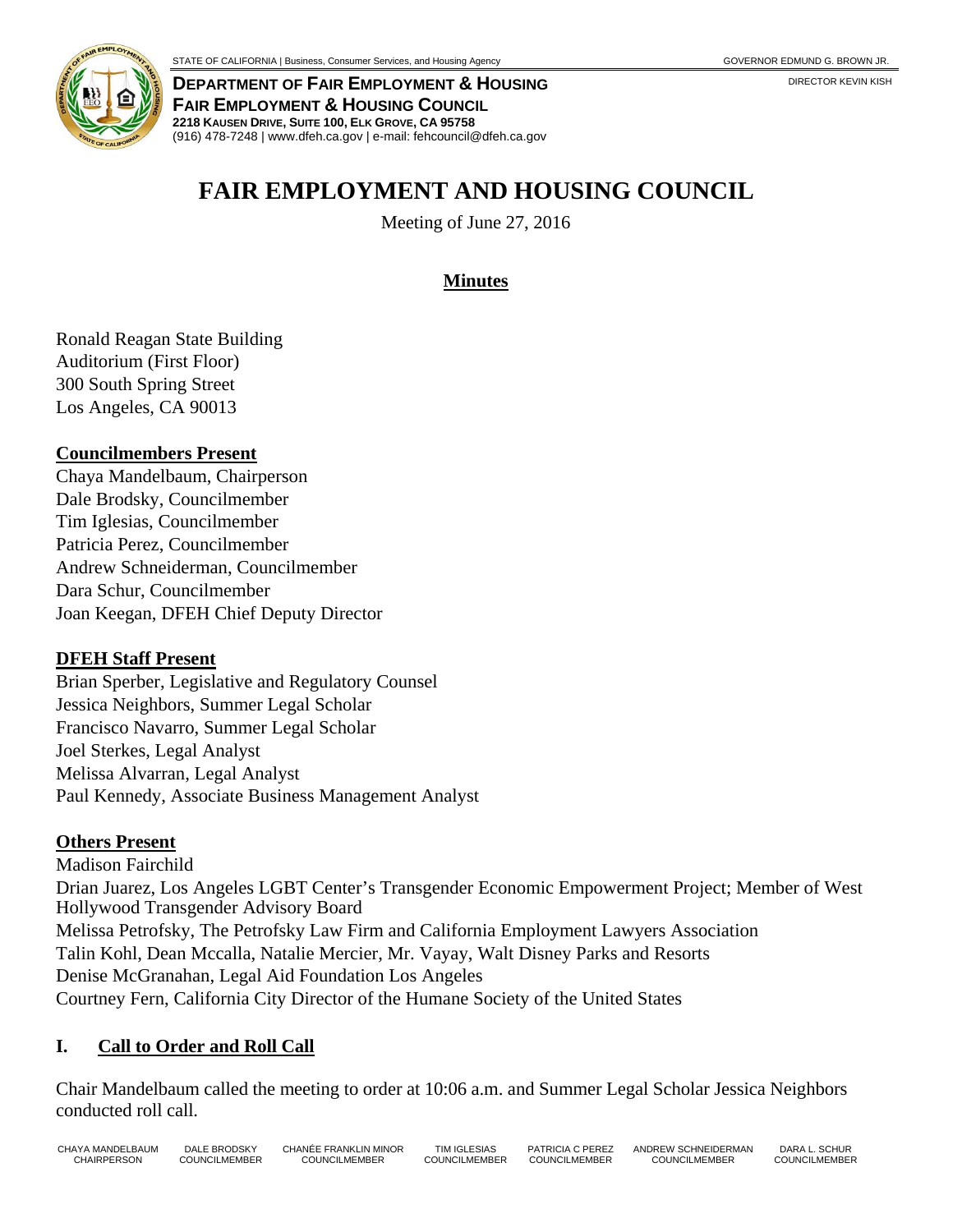#### **II. Welcome and Introduction of Guests**

Chair Mandelbaum invited the guests in attendance to introduce themselves. Chair Mandelbaum stated that the Council meeting is livestreamed on the Council's website and reminded guests viewing remotely that they could participate in the meeting by emailing the Council and could find the meeting attachments on the website. Chair Mandelbaum reminded the guests in attendance that hard copies of the attachments were available in the meeting room.

## **III. Review of the Agenda**

Councilmember Schur proposed to change the agenda to discuss the "Report from Housing Regulations Subcommittee No. 2" before discussing the draft of the proposed text of "Housing Regulations Regarding Harassment; Liability for Harassment; Retaliation; and Select Disability Sections, Including Assistive Animals." The Council moved, seconded, and approved changing the agenda. Chair Mandelbaum reviewed the Agenda and invited the guests to comment throughout the day.

## **IV. Approval of the Minutes**

Attachment A: Minutes from the April 7, 2016 Meeting of the Fair Employment and Housing Council

Chair Mandelbaum reviewed the minutes of the April 7, 2016 Meeting. During that meeting, the Council discussed Proposed Housing Regulations Regarding Retaliation, Harassment, and Liability for Unlawful Harassment and heard public comments on the Proposed Regulations Concerning the Use of Criminal History in Employment Decisions.

Chair Mandelbaum asked for comments pertaining to the minutes. There being no comments, the Council moved, seconded, and all voting councilmembers approved the minutes unanimously with one abstention.

## **V. Councilmembers' Reports**

Councilmember Iglesias told the Council that during Fair Housing Month, he spoke to the Project Sentinel Fair Housing Group in San Mateo and at the California Bar Fair Housing and Public Accommodations Symposium in Los Angeles. At these events, Councilmember Iglesias spoke about residential occupancy standards and the relationship between fair housing law and the affordable housing crisis.

Councilmember Perez talked about the Department's new Task Force on the Prevention of Sexual Harassment in the Workplace that will study the problem of sexual harassment, the effects of sexual harassment training in the state, and best practices to prevent harassment. The new Task Force on the Prevention of Sexual Harassment has different subcommittees, including a subcommittee looking at academic studies on the efficacy of harassment training, a subcommittee working on public outreach, and a subcommittee creating a final product for the task force containing a FAQ, model policies, or Best Practices for Sexual Harassment Prevention. Councilmember Perez stated that the new sexual harassment task force would be building on the work of the EEOC task force.

## **VI. Department of Fair Employment and Housing Report**

DFEH Chief Deputy Director Joan Keegan outlined her talking points for the meeting: (1) the DFEH budget, (2) the 2015 annual report, and (3) the strategic plan for DFEH moving forward.

As to the first point, the Governor included two increases for the budget and they were both approved by the legislature. The first proposal will give 26 additional positions to the enforcement division and two to the legal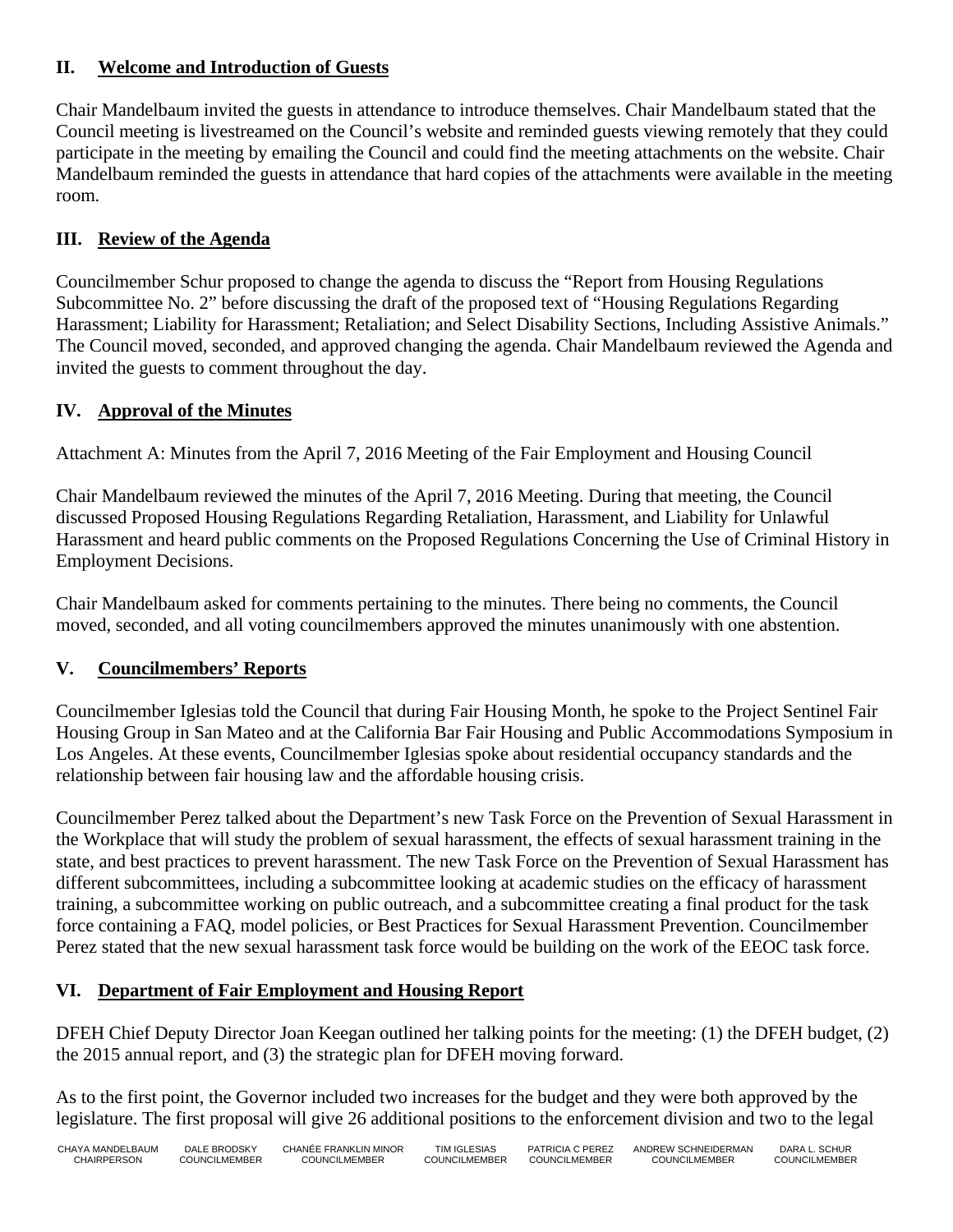division. Beginning on July 1st, the Department will begin the process of hiring new investigators. The Governor also approved the proposal to replace Houdini with a new case management system.

Next, the annual report for the Department shows the number of people that contacted DFEH. The total number of people that contacted DFEH alleging discrimination was 23,770. The most commonly cited bases for employment complaints were retaliation and disability. In housing, the most commonly cited basis for discrimination was disability. A total of 17,915 complaints were ultimately filed with the department: 11,768 filed along with a request for an immediate Right to Sue letter and 6,147 complaints filed for investigation as the result of an intake interview conducted by a DFEH investigator. Of the total complaints filed, 91% of complainants filed alleging violations of employment provisions, about 7.5% filed alleging discrimination in housing and 1% filed alleging violations of the Unruh Act. Another .4% filed alleging violations of the Ralph Act and .1% filed alleging violation of the Disabled Persons Act. Overall, 130 cases were referred to the legal division after meeting the merit threshold.

Finally, the draft strategic plan was posted on the DFEH website on Friday, June 24. DFEH is welcoming public comment through July in hopes of incorporating public suggestions. The strategic plan was developed through anonymous input by staff and councilmembers. The plan includes specific actions DFEH plans to take in the 2016-17 fiscal year. Five overarching goals outlined in the plan include: (1) increasing access to information about rights and responsibilities; (2) preventing and combating discrimination and hate violence through proactive and strategic efforts; (3) providing excellent service to individuals and entities that interact with the Department; (4) ensuring that internal processes and systems effectively and efficiently meet business needs; and (5) giving employees information, tools, and support they need to thrive. Ms. Keegan highlighted several of the strategies that will support the realization of these goals, including improving outreach and access to services for individuals with limited English proficiency and individuals with disabilities. DFEH will also strive to make services more consistent and user friendly in order to improve service and increase efficiency.

## **VII. Public Hearing: Draft Proposed Regulations Regarding Transgender Identity and Expression**

Attachment B: Notice of Proposed Rulemaking Attachment C: Initial Statement of Reasons Attachment D: Text of Proposed Regulations Regarding Transgender Identity and Expression

# A. Introduction

Councilmembers Brodsky and Perez discussed the proposed Regulations Regarding Transgender Identity and Expression. They reiterated that the changes in the regulations were the phrases underlined and struck out. Councilmembers Brodsky and Perez stated that they wanted the regulations to explicitly state the word "transitioning" to emphasize a gender continuum, not a gender binary. They reiterated that the regulations discuss specific working conditions, especially concerning restrooms, dressing rooms, and locker rooms. The councilmembers described a provision obligating employers to recognize an employee's preferred name and pronoun, rather than their legal name. Councilmembers Brodsky and Perez made it clear that discrimination under FEHA already encompassed transgender discrimination and these regulations would serve to provide clarification. Councilmembers Brodsky and Perez asked if there was any public comment.

## B. Public Comment

Attorney Madison Fairchild started by stressing that the regulations are needed in order to ensure safe conditions for transgender individuals, to reduce violence, and to increase productivity and the value of businesses. Ms. Fairchild recommended that section 11030, subdivision (f), include a sentence making it clear that there is no finite amount of time that applies to the process of transitioning. Additionally, Ms. Fairchild expressed concerns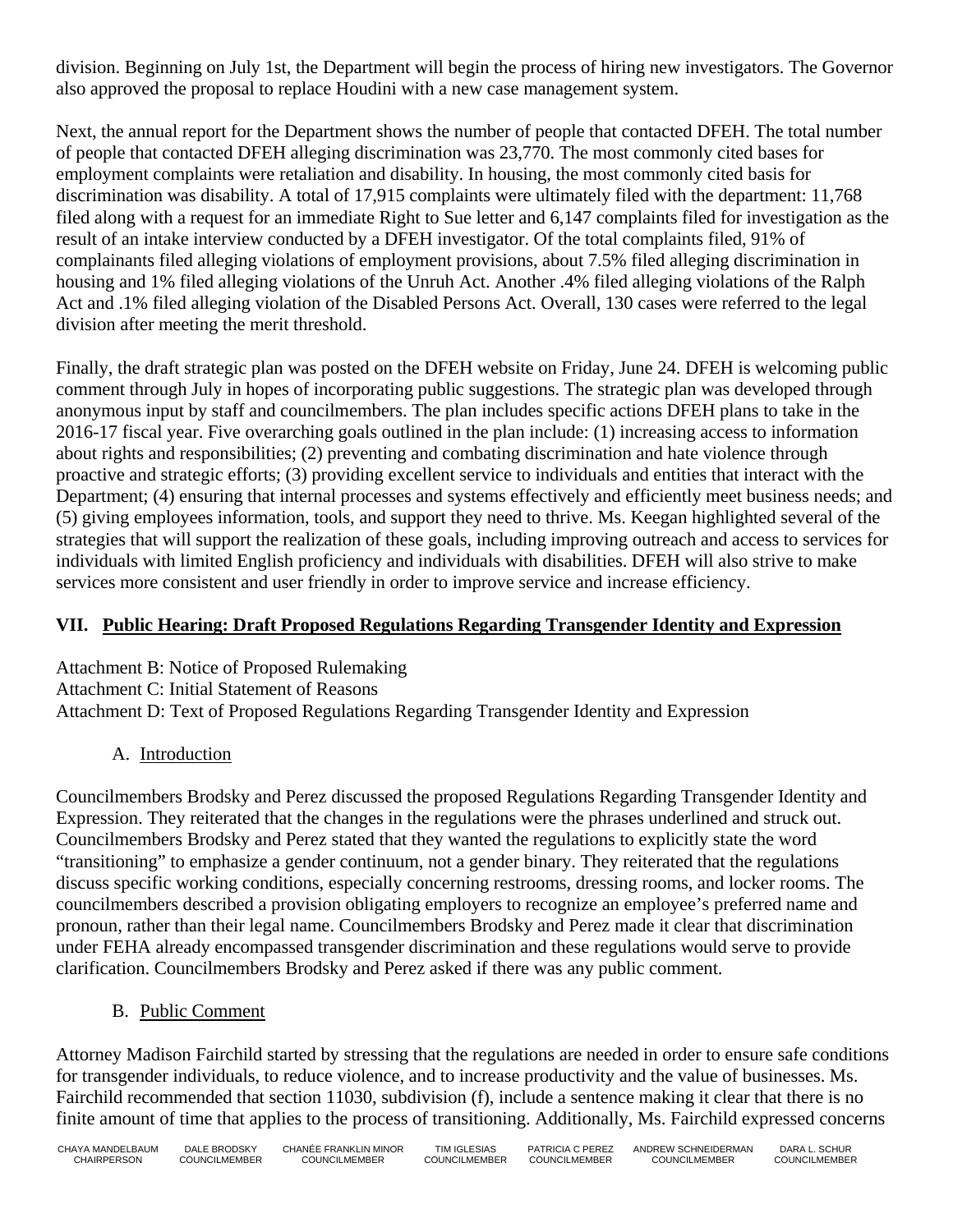with section 11034, subdivision  $(i)(1)$ . She stated that the wording of this section would allow an employer to make an employee show proof of gender body modification. Councilmember Brodsky stated that a previous subdivision makes it clear that employers cannot make you show medical proof of gender modification. Councilmember Perez stated that the point of the language is to open up dialogue between the employer and the employee, rather than to just shut down an individual's request for accommodation. Ms. Fairchild replied that the use of the term "unless" in the section makes it confusing.

Ms. Fairchild was also concerned about what proof would be required for the section. Councilmember Perez told Ms. Fairchild that they are open to any suggested language that she has. Councilmember Perez also noted that they could split up section 11031 to have two separate sections that explain BFOQ and then another section that encourages open discussion between employers and employees. Councilmember Schneiderman asked Ms. Fairchild why they should include in the regulations that transitioning does not have a finite amount of time. Ms. Fairchild stated that transitioning does not have a clear endpoint because there is a constant state of transitioning. She stated that she is particularly concerned with the use of the term "transitioning" in section 11034, subdivision (e). She was concerned that "transitioning" would not apply to someone who had completed the medical transition and seemingly the physical transformation involved in "transitioning." Ms. Fairchild did not want "transitioning" to merely apply to medical transitioning and the physical component of "transitioning." Councilmember Brodsky stated that they did not want transitioning to merely mean medical treatment. Councilmember Iglesias suggested changing the language of section 11030, subdivision (f), from "go through" to "choose."

Next, Drian Juarez recommended that the Council work with the transgender community to create the regulations. She noted that the Council should review the regulations with individuals in the transgender community in order to determine if the regulations are problematic for employees and if they can be changed to help the employees. Ms. Juarez thanked the Council for creating the regulations during a time of massive violence against the transgender community.

Melissa Petrofsky, on behalf of the California Employment Lawyers Association, proposed changes to the definition of transitioning in section 11030, subdivision (f). Ms. Petrofsky suggested adding language that shows transitioning does not take a finite amount of time. Ms. Petrofsky also suggested using a larger definition of transitioning to make it a more inclusive list. Ms. Petrofsky also stated that the definition should state that transitioning is a "multi-step process that is unlimited." Councilmember Perez questioned this language, because for some transitioning individuals, there is a start and an end time. Ms. Petrofsky then suggested changing the language to a "multiple-step process that is extended."

Chair Mandelbaum stated that there is no further public comment and no e-mailed comments. Chair Mandelbaum thanked the public for the comments and said they would accept written comments until 5:00 p.m. Chair Mandelbaum stated that the hearing portion of the meeting was adjourned.

#### **VIII. Consideration of Modifications to Text of Proposed Regulations Concerning the Use of Criminal History in Employment Decisions**

Attachment E: Modified Text of Proposed Regulations Concerning the Use of Criminal History in Employment Decisions

## A. Discussion by Council

Chair Mandelbaum and Councilmember Schneiderman reviewed the Regulations Concerning the Use of Criminal History in Employment Decisions. Chair Mandelbaum stated that they received public comment from a wide variety of sources, including representatives from the EEOC and academic institutions. They used these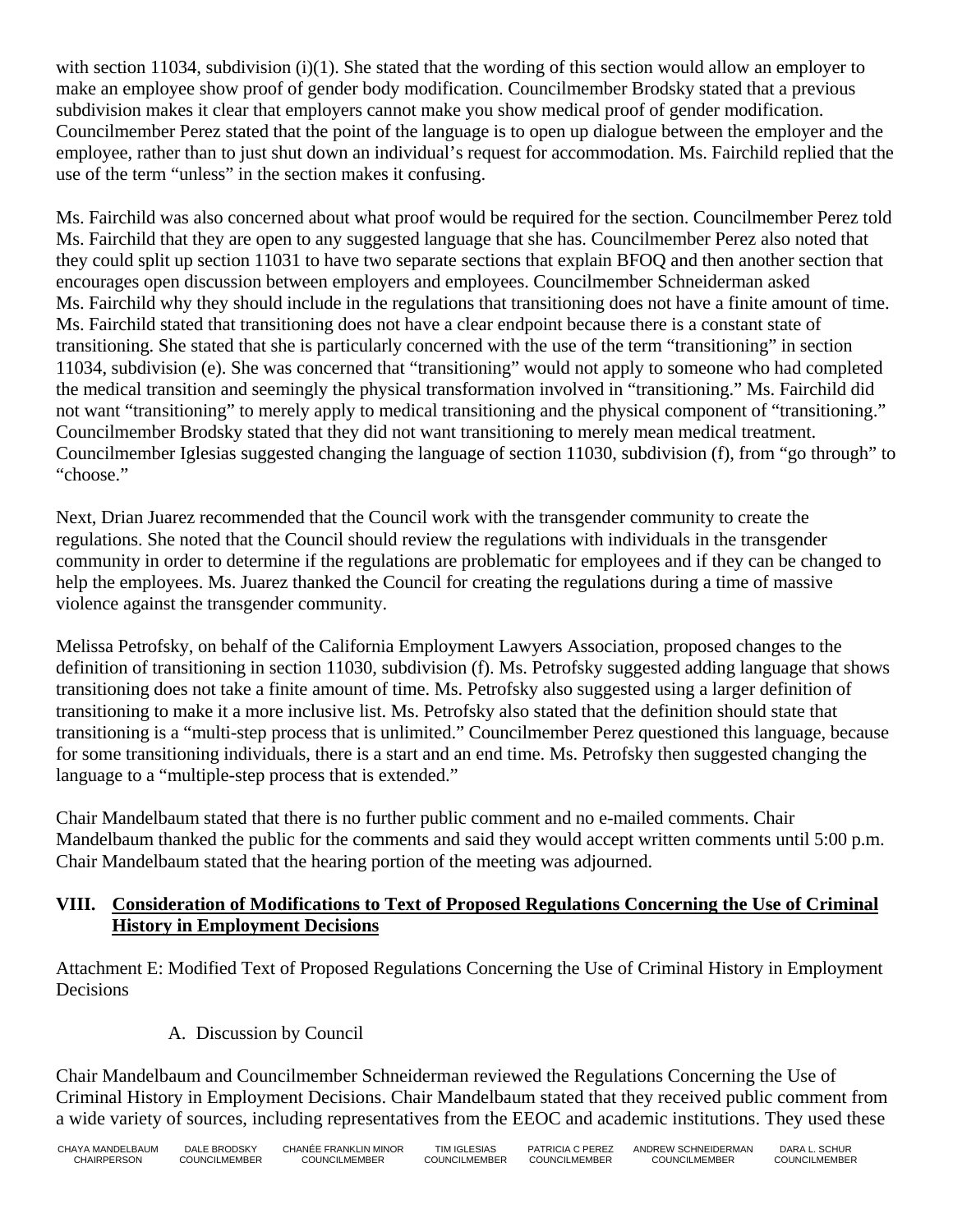public comments to make changes to the regulations. Chair Mandelbaum pointed out the new provision on disparate treatment. The Subcommittee also looked at licensing requirements more closely, and made some changes, but ultimately determined that a comprehensive licensing regulation would need to be part of a separate rulemaking process.

Councilmember Brodsky recommended moving section 11017.1, subdivision (g), to section 11017.1, subdivision (b), to make the regulation more clear. Councilmember Brodsky also expressed concern with section 11017.1, subdivision (b), because it was unclear whether individuals who completed a diversion program would fall within this subdivision. Chair Mandelbaum stated that those individuals would most likely be covered in section 11017.1, subdivision (b)(3). Councilmember Brodsky also recommended changing the use of the pronouns to their plural form to keep it consistent with the transgender regulations. Councilmember Brodsky suggested replacing the word "expect" with the word "establish" in section 11017.1, subdivision (d).

Councilmember Iglesias suggested that section 11017.1, subdivision (d), be broken up into two sentences. He believed that breaking it up into two sentences would clear up any confusion on what individuals could use to show adverse impact. Councilmember Iglesias suggested that the term "business necessity" be taken out of section 11017.1, subdivision (e).

Councilmember Iglesias recommended that "bright-line" in section 11017.1, subdivision (e)(2)(A), be defined and that section 11017.1, subdivision (e)(2)(B), either begin with the term "or" or "and." Chair Mandelbaum stated that they could put quotes around "bright-line" and create the definition for the term in the next draft. Councilmember Schur stated her apprehension regarding the term "persuasive" in section 11017.1, subdivision (e)(1). Councilmember Schur stated that the term "persuasive" will give the employer a defense to use against the employee. Councilmember Brodsky agreed that the term "persuasive" would be too lenient and give employers a defense. Councilmember Brodsky also noted that the regulations do not state an alternative means to establish adverse impact besides the use of state and national statistics. Chair Mandelbaum stated that if alternative means were in the regulations, then it would make the regulation softer. He also did not want to take out the text suggesting the use of statistics, because he wanted to give guidance on establishing adverse impact. The subcommittee included the exception to the employees' use of state and national statistics because there are situations in which state- or national-level statistics do not work. Chair Mandelbaum suggested keeping the language and considering the public comment in the 15-day comment period.

B. Public Comment

No public comment was given.

C. Action by Council

Chair Mandelbaum moved to adopt the amendments to the Text of Proposed Consideration of Criminal History in Employment Decisions Regulations as modified during the meeting. Five members voted "yes" and Councilmember Brodsky abstained. The modified draft will be noticed for a 15-day comment period.

# **IX. Report from Housing Regulations Subcommittee No. 2**

Councilmember Iglesias read into the public record the subcommittee's principles for drafting fair housing regulations include implementing federal law, ensuring the regulations do not afford fewer rights or remedies than federal law, and that the regulations maintain California's substantial equivalency with the federal Fair Housing Act. Councilmember Iglesias stated that the first drafts of the regulations will start with federal law's language and that it may need revision if California's housing and anti-discrimination laws are more protective or provide additional rights. If there is no equivalent federal statute, regulation, or guidance, the subcommittee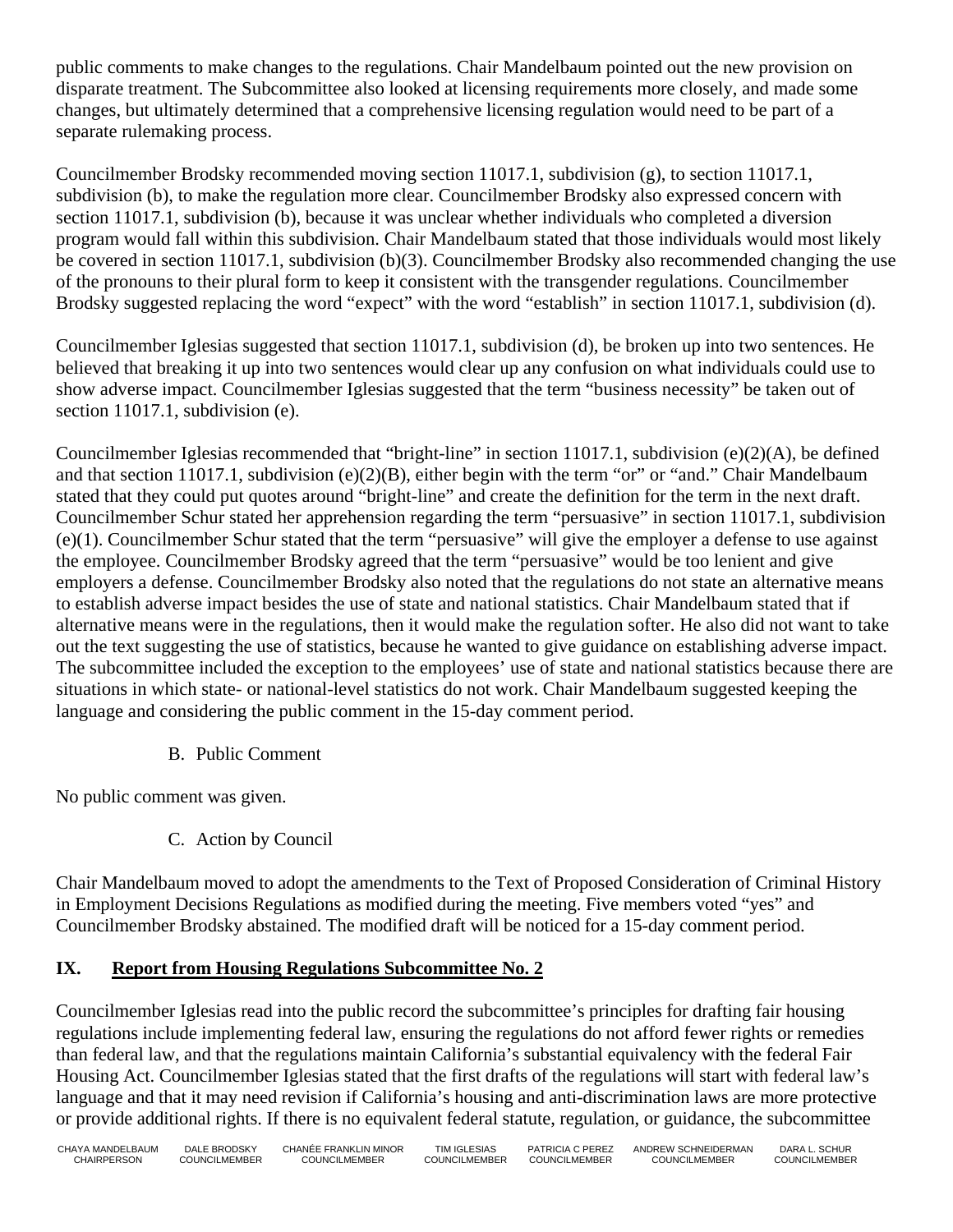will consider whether a regulation is necessary to implement California's housing anti-discrimination laws. Councilmember Schur added that the subcommittee hoped to be able to produce some draft language at the next meeting for consideration on disparate impact.

#### **X. Draft Proposed Text of Housing Regulations Regarding Harassment; Liability for Harassment; Retaliation; and Select Disability Sections, Including Assistive Animals**

Attachment F: Proposed Text of Housing Regulations Regarding Harassment; Liability for Harassment; Retaliation; and Select Disability Sections, Including Assistive Animals

A. Discussion by Council

Councilmember Schneiderman discussed the regulations regarding Harassment; Liability for Harassment; Retaliation; and Select Disability Sections, Including Assistive Animals. Councilmember Schneiderman highlighted regulations that involved undue hardship and the interactive process. The subcommittee had received written comments on revisions to previous drafts and suggested that the Council review the proposed regulations section by section.

Councilmember Schur proposed a significant restructuring of the draft. Councilmember Schur mentioned that many sections are interrelated and certain terms are not defined. Councilmember Schur also mentioned how she found it challenging to reconcile these regulations to HUD's regulations. She suggested substantive and organizational changes to the regulations. Councilmember Schneiderman proposed the Council use the Subcommittee's draft to start and propose changes as they went along. He then began by going through the definition and harassment sections.

Councilmember Brodsky suggested that cross referencing the Government Code does not usually provide enough guidance and it would be more useful to spell out certain definitions more explicitly. Councilmember Schur expanded on this point and stressed how the term "housing provider" does not appear in statute or in the HUD regulations. Councilmember Schur elaborated that the term may be more limiting than what the Subcommittee was attempting to accomplish. Additionally, she added that the Council should go back to define a "person," as well as define an "owner." Councilmember Schur recommended that the Council start with these definitions, because they have been consistently defined and construed by the courts. In comparison, she said "housing provider" is unclear.

Councilmember Schneiderman described the intent behind using housing provider was to create a broad word that encompassed a lot of different categories of individuals covered by the regulations. Councilmember Schur replied that the use of the word "person" would more efficiently capture the Subcommittee's intent and cover everyone. She also recommended that the Council use the term "protective basis" and not "classes." Councilmember Schur proceeded to expand on other words that need defining, including "dwelling" and "modification." Councilmember Schur suggested that the Council may want to put the definition of each basis in the housing regulations. Councilmember Brodsky added that it may be more convenient to put definitions in alphabetical order.

The Council then proceeded to the harassment section. Chair Mandelbaum expressed that "without their consent" should be added to section 11098.6, subdivision (b)(7), along with "because of a protected basis." Councilmember Brodsky suggested not starting a sentence with "when." Additionally, Councilmember Brodsky added that the Subcommittee should track the employment regulations' language whenever possible and accurate.